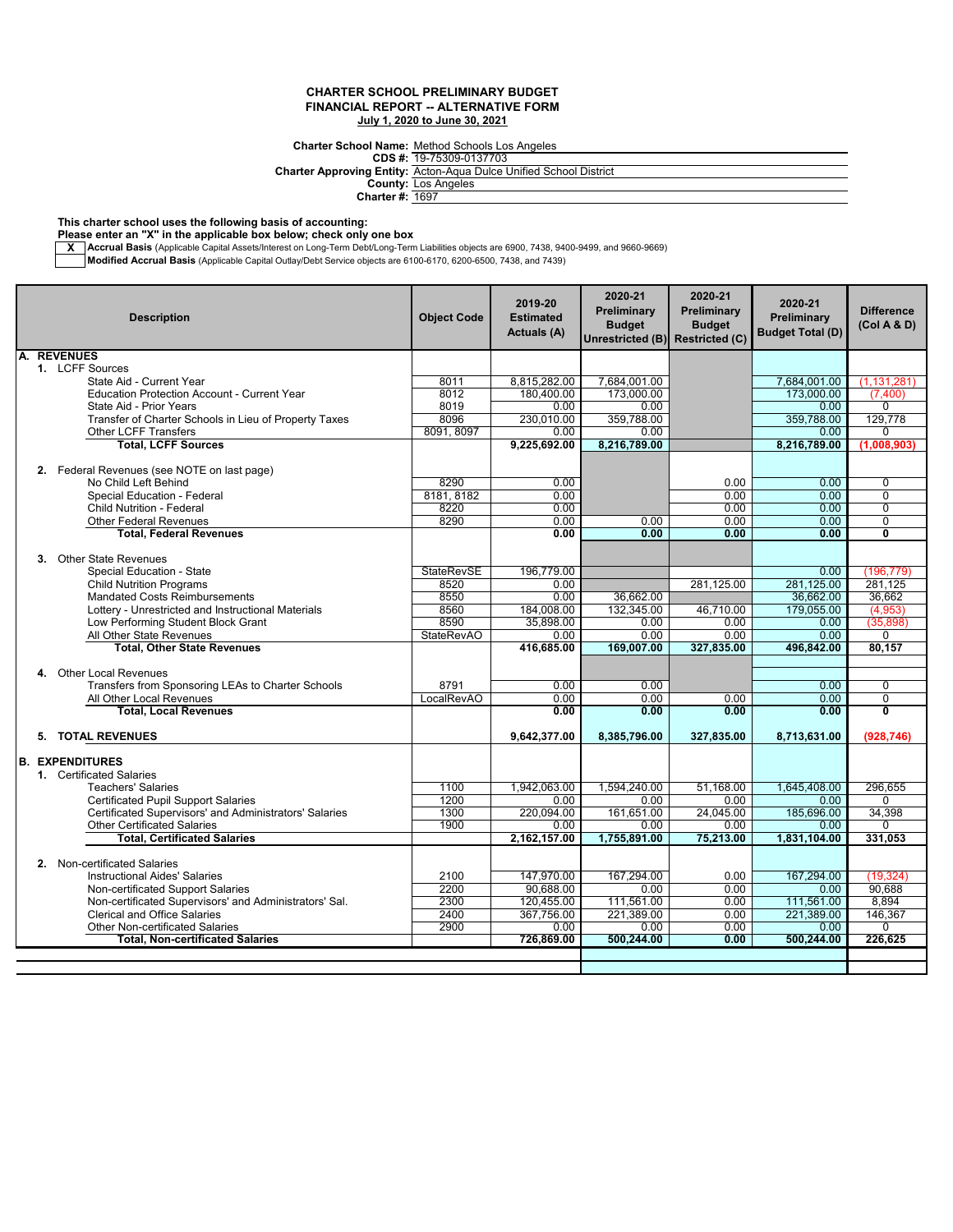### **Charter School Name:** Method Schools Los Angeles

|                                                                                                    | CDS #: 19-75309-0137703 |                                                   |                                                             |                                                                  |                                                   |                                  |
|----------------------------------------------------------------------------------------------------|-------------------------|---------------------------------------------------|-------------------------------------------------------------|------------------------------------------------------------------|---------------------------------------------------|----------------------------------|
| <b>Description</b>                                                                                 | <b>Object Code</b>      | 2019-20<br><b>Estimated</b><br><b>Actuals (A)</b> | 2020-21<br>Preliminary<br><b>Budget</b><br>Unrestricted (B) | 2020-21<br>Preliminary<br><b>Budget</b><br><b>Restricted (C)</b> | 2020-21<br>Preliminary<br><b>Budget Total (D)</b> | <b>Difference</b><br>(Col A & D) |
| 3. Employee Benefits                                                                               |                         |                                                   |                                                             |                                                                  |                                                   |                                  |
| <b>STRS</b>                                                                                        | 3101-3102               | 0.00                                              | 0.00                                                        | 0.00                                                             | 0.00                                              | 0                                |
| <b>PERS</b>                                                                                        | 3201-3202               | 0.00                                              | 0.00                                                        | 0.00                                                             | 0.00                                              | $\Omega$                         |
| OASDI / Medicare / Alternative                                                                     | 3301-3302               | 221,010.00                                        | 172,594.00                                                  | 5.754.00                                                         | 178,348.00                                        | 42.662                           |
| <b>Health and Welfare Benefits</b>                                                                 | 3401-3402               | 211,950.00                                        | 263,070.00                                                  | 16,068.00                                                        | 279,138.00                                        | (67, 188)                        |
| Unemployment Insurance                                                                             | 3501-3502               | 63,000.00                                         | 60,372.00                                                   | 840.00                                                           | 61,212.00                                         | 1,788                            |
| Workers' Compensation Insurance                                                                    | 3601-3602               | 50,558.00                                         | 33,842.00                                                   | 1,128.00                                                         | 34,970.00                                         | 15,588                           |
| <b>Retiree Benefits</b>                                                                            | 3701-3702               | 0.00                                              | 0.00                                                        | 0.00                                                             | 0.00                                              | 0                                |
| PERS Reduction (for revenue limit funded schools)                                                  | 3801-3802               | 0.00                                              | 0.00                                                        | 0.00                                                             | 0.00                                              | $\overline{0}$                   |
| Other Employee Benefits                                                                            | 3901-3902               | 110,951.00                                        | 112,806.00                                                  | 3.761.00                                                         | 116,567.00                                        | (5,616)                          |
| <b>Total, Employee Benefits</b>                                                                    |                         | 657.469.00                                        | 642,684.00                                                  | 27,551.00                                                        | 670,235.00                                        | (12, 766)                        |
| 4. Books and Supplies                                                                              |                         |                                                   |                                                             |                                                                  |                                                   |                                  |
| Approved Textbooks and Core Curricula Materials                                                    | 4100                    | 435,500.00                                        | 348,679.00                                                  | 13,361.00                                                        | 362,040.00                                        | 73.460                           |
| Books and Other Reference Materials                                                                | 4200                    | 247,500.00                                        | 45,000.00                                                   | 0.00                                                             | 45,000.00                                         | 202,500                          |
| <b>Materials and Supplies</b>                                                                      | 4300                    | 47,806.00                                         | 10,041.00                                                   | 46,710.00                                                        | 56,751.00                                         | (8,945)                          |
| Noncapitalized Equipment                                                                           | 4400                    | 75,000.00                                         | 72,000.00                                                   | 0.00                                                             | 72,000.00                                         | 3,000                            |
| Food                                                                                               | 4700                    | 0.00                                              | 0.00                                                        | 0.00                                                             | 0.00                                              | 0                                |
| <b>Total, Books and Supplies</b>                                                                   |                         | 805,806.00                                        | 475,720.00                                                  | 60,071.00                                                        | 535,791.00                                        | 270,015                          |
| 5. Services and Other Operating Expenditures                                                       |                         |                                                   |                                                             |                                                                  |                                                   |                                  |
| Subagreeemnts for Services                                                                         | 5100                    | 0.00                                              | 0.00                                                        | 0.00                                                             |                                                   |                                  |
| <b>Travel and Conferences</b>                                                                      | 5200                    | 80,400.00                                         | 42,000.00                                                   | 0.00                                                             | 42,000.00                                         | 38,400                           |
| Dues and Memberships                                                                               | 5300                    | 3,000.00                                          | 3,600.00                                                    | 0.00                                                             | 3,600.00                                          | (600)                            |
| Insurance                                                                                          | 5400                    | 13,000.00                                         | 15,000.00                                                   | 0.00                                                             | 15,000.00                                         | (2,000)                          |
| Operations and Housekeeping Services                                                               | 5500                    | 0.00                                              | 3,000.00                                                    | 0.00                                                             | 3,000.00                                          | (3,000)                          |
| Rentals, Leases, Repairs, and Noncap. Improvements                                                 | 5600                    | 159,763.00                                        | 252,000.00                                                  | 0.00                                                             | 252,000.00                                        | (92, 237)                        |
| Professional/Consulting Services and Operating Expend.                                             | 5800                    | 695,946.00                                        | 480,241.00                                                  | 165,000.00                                                       | 645,241.00                                        | 50,705                           |
| Communications                                                                                     | 5900                    | 47,500.00                                         | 60,600.00                                                   | 0.00                                                             | 60,600.00                                         | (13, 100)                        |
| <b>Total, Services and Other Operating Expenditures</b>                                            |                         | 999,609.00                                        | 856,441.00                                                  | 165,000.00                                                       | 1,021,441.00                                      | (21, 832)                        |
| 6. Capital Outlay<br>(Objects 6100-6170, 6200-6500 for modified<br>accrual basis only)             |                         |                                                   |                                                             |                                                                  |                                                   |                                  |
| Land and Land Improvements                                                                         | 6100-6170               | 0.00                                              | 0.00                                                        | 0.00                                                             | 0.00                                              | $\overline{0}$                   |
| Buildings and Improvements of Buildings                                                            | 6200                    | 0.00                                              | 0.00                                                        | 0.00                                                             | 0.00                                              | 0                                |
| Books and Media for New School Libraries or Major<br>Expansion of School Libraries                 | 6300                    | 0.00                                              | 0.00                                                        | 0.00                                                             | 0.00                                              | $\mathbf 0$                      |
| Equipment                                                                                          | 6400                    | 0.00                                              | 0.00                                                        | 0.00                                                             | 0.00                                              | $\overline{0}$                   |
| <b>Equipment Replacement</b>                                                                       | 6500                    | 0.00                                              | 0.00                                                        | 0.00                                                             | 0.00                                              | $\Omega$                         |
| Depreciation Expense (for accrual basis only)                                                      | 6900                    | 0.00                                              | 0.00                                                        | 0.00                                                             | 0.00                                              | 0                                |
| <b>Total, Capital Outlay</b>                                                                       |                         | 0.00                                              | 0.00                                                        | 0.00                                                             | 0.00                                              | Ō                                |
| 7. Other Outgo                                                                                     |                         |                                                   |                                                             |                                                                  |                                                   |                                  |
| Tuition to Other Schools                                                                           | 7110-7143               | 0.00                                              | 0.00                                                        | 0.00                                                             | 0.00                                              | $\overline{0}$                   |
| Transfers of Pass-Through Revenues to Other LEAs                                                   | 7211-7213               | 0.00                                              | 0.00                                                        | 0.00                                                             | 0.00                                              | $\Omega$                         |
| Transfers of Apportionments to Other LEAs - Spec. Ed.                                              | 7221-7223SE             | 0.00                                              | 0.00                                                        | 0.00                                                             | 0.00                                              | 0                                |
| Transfers of Apportionments to Other LEAs - All Other                                              | 7221-7223AO             | 0.00                                              | 0.00                                                        | 0.00                                                             | 0.00                                              | $\overline{0}$                   |
| All Other Transfers                                                                                | 7280-7299               | 0.00                                              | 0.00                                                        | 0.00                                                             | 0.00                                              | $\Omega$                         |
| Debt Service:                                                                                      |                         |                                                   |                                                             |                                                                  |                                                   |                                  |
| Interest                                                                                           | 7438                    | 0.00                                              | 0.00                                                        | 0.00                                                             | 0.00                                              | $\Omega$                         |
| Principal (for modified accrual basis only)                                                        | 7439                    | 0.00                                              | 0.00                                                        | 0.00                                                             | 0.00                                              | 0                                |
| <b>Total, Other Outgo</b>                                                                          |                         | 0.00                                              | 0.00                                                        | 0.00                                                             | 0.00                                              | 0                                |
| 8. TOTAL EXPENDITURES                                                                              |                         | 5,351,910.00                                      | 4,230,980.00                                                | 327,835.00                                                       | 4,558,815.00                                      | 793,095                          |
| C. EXCESS (DEFICIENCY) OF REVENUES OVER EXPEND.<br>BEFORE OTHER FINANCING SOURCES AND USES (A5-B8) |                         | 4,290,467.00                                      | 4,154,816.00                                                | 0.00                                                             | 4,154,816.00                                      |                                  |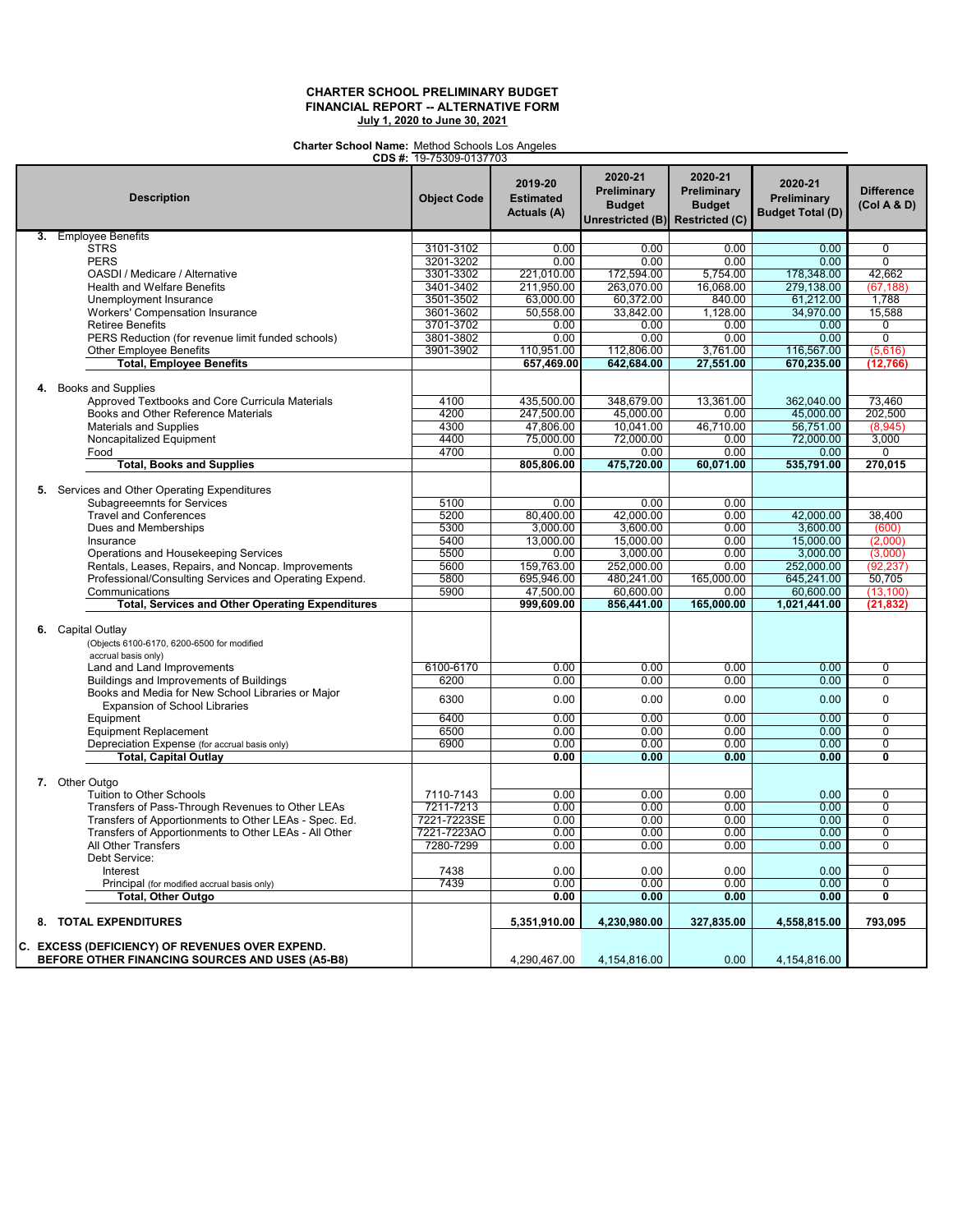## **Charter School Name:** Method Schools Los Angeles

|                                                                                                                                                             | CDS #: 19-75309-0137703 |                                            |                                                                            |                                                |                                                   |                                  |
|-------------------------------------------------------------------------------------------------------------------------------------------------------------|-------------------------|--------------------------------------------|----------------------------------------------------------------------------|------------------------------------------------|---------------------------------------------------|----------------------------------|
| <b>Description</b>                                                                                                                                          | <b>Object Code</b>      | 2019-20<br><b>Estimated</b><br>Actuals (A) | 2020-21<br>Preliminary<br><b>Budget</b><br>Unrestricted (B) Restricted (C) | 2020-21<br><b>Preliminary</b><br><b>Budget</b> | 2020-21<br>Preliminary<br><b>Budget Total (D)</b> | <b>Difference</b><br>(Col A & D) |
| <b>D. OTHER FINANCING SOURCES / USES</b>                                                                                                                    |                         |                                            |                                                                            |                                                |                                                   |                                  |
| <b>Other Sources</b>                                                                                                                                        | 8930-8979               | 0.00                                       | 0.00                                                                       | 0.00                                           | 0.00                                              | $\mathbf 0$                      |
| Less: Other Uses<br>2.                                                                                                                                      | 7630-7699               | 0.00                                       | 0.00                                                                       | 0.00                                           | 0.00                                              | $\Omega$                         |
| Contributions Between Unrestricted and Restricted Accounts                                                                                                  |                         |                                            |                                                                            |                                                |                                                   |                                  |
| (must net to zero)                                                                                                                                          | 8980-8999               | 0.00                                       | 0.00                                                                       | 0.00                                           | 0.00                                              | $\mathbf 0$                      |
| <b>TOTAL OTHER FINANCING SOURCES / USES</b><br>4.                                                                                                           |                         | 0.00                                       | 0.00                                                                       | 0.00                                           | 0.00                                              | 0                                |
|                                                                                                                                                             |                         |                                            |                                                                            |                                                |                                                   |                                  |
| E. NET INCREASE (DECREASE) IN FUND BALANCE (C + D4)                                                                                                         |                         | 4,290,467.00                               | 4,154,816.00                                                               | 0.00                                           | 4,154,816.00                                      | $\mathbf 0$                      |
| F. FUND BALANCE, RESERVES<br><b>Beginning Fund Balance</b><br>$\overline{1}$ .<br>As of July 1<br>a.<br>Adjustments/Restatements to Beginning Balance<br>b. | 9791<br>9793, 9795      | 873,531.43<br>(6,487.00)                   | 5, 157, 511.43                                                             |                                                | 5, 157, 511.43<br>0.00                            | 4,283,980<br>6,487               |
| <b>Adjusted Beginning Balance</b><br>c.                                                                                                                     |                         | 867,044.43                                 | 5, 157, 511.43                                                             | 0.00                                           | 5, 157, 511. 43                                   |                                  |
| Ending Fund Balance, Oct 31 (E + F.1.c.)<br>2.                                                                                                              |                         | 5, 157, 511.43                             | 9,312,327.43                                                               | 0.00                                           | 9,312,327.43                                      |                                  |
| Components of Ending Fund Balance:<br>Reserve for Revolving Cash (equals object 9130)                                                                       | 9711                    | 0.00                                       | 0.00                                                                       | 0.00                                           | 0.00                                              |                                  |
| Reserve for Stores (equals object 9320)                                                                                                                     | 9712                    | 0.00                                       | 0.00                                                                       | 0.00                                           | 0.00                                              |                                  |
| Reserve for Prepaid Expenditures (equals object 9330)                                                                                                       | 9713                    | 0.00                                       | 0.00                                                                       | 0.00                                           | 0.00                                              |                                  |
| All Others                                                                                                                                                  | 9719                    | 0.00                                       | 0.00                                                                       | 0.00                                           | 0.00                                              |                                  |
| <b>Legally Restricted Balance</b>                                                                                                                           | 9740                    | 0.00                                       |                                                                            | 0.00                                           | 0.00                                              |                                  |
| Designated for Economic Uncertainties                                                                                                                       | 9770                    | 0.00                                       | 126.929.40                                                                 |                                                | 126,929.40                                        |                                  |
| <b>Other Designations</b>                                                                                                                                   | 9775, 9780              | 0.00                                       | 0.00                                                                       | 0.00                                           | 0.00                                              |                                  |
| Net Investment in Capital Assests (Accrual Basis Only)                                                                                                      | 9796                    | 0.00                                       | 0.00                                                                       | 0.00                                           | 0.00                                              |                                  |
| <b>Undesignated / Unappropriated Amount</b>                                                                                                                 | 9790                    | 5, 157, 511.43                             | 9,185,398.03                                                               | 0.00                                           | 9,185,398.03                                      | 0                                |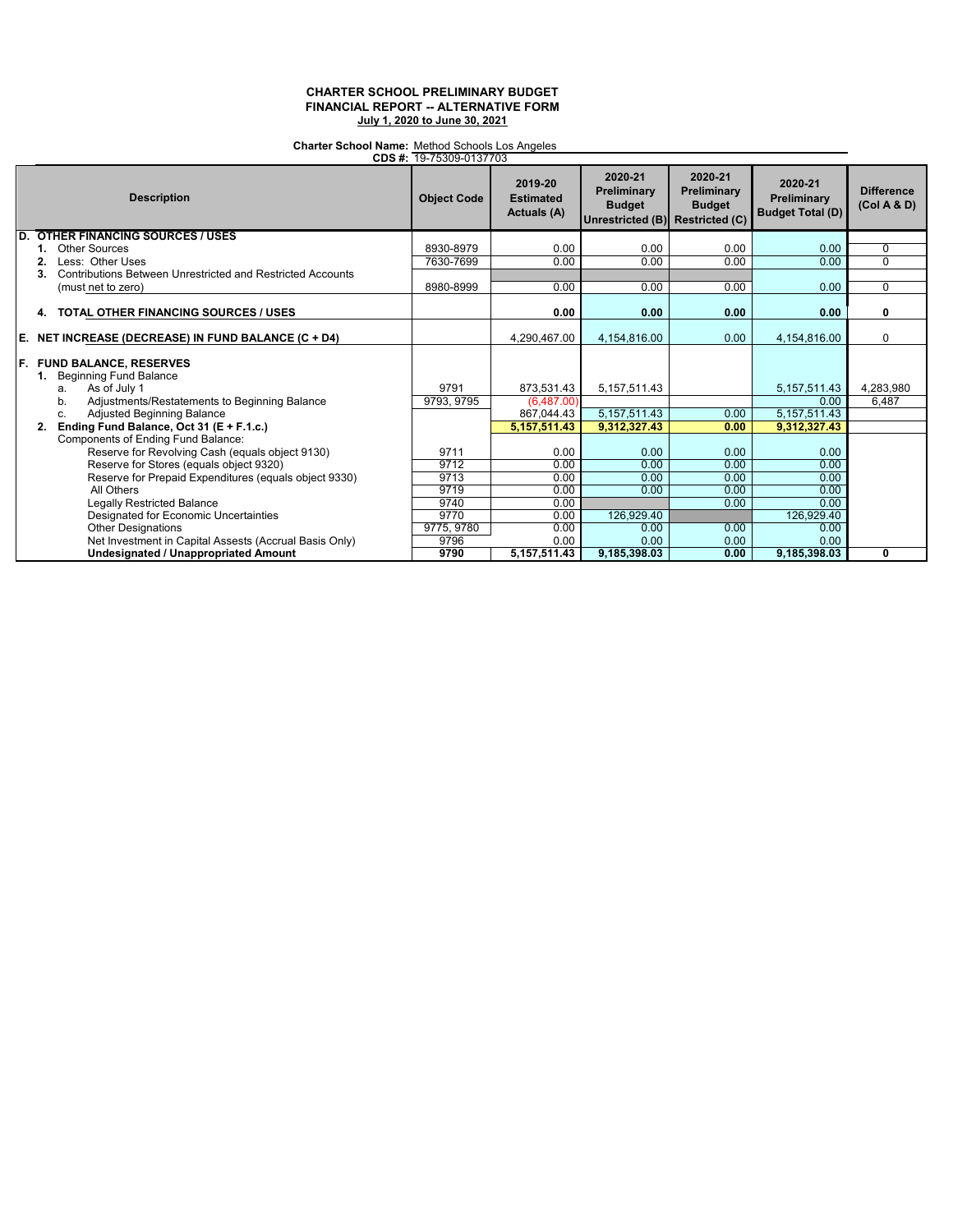### **CHARTER SCHOOL MULTI-YEAR PROJECTION - ALTERNATIVE FORM**

Charter School Name: <u>Method</u><br>CDS #: <u>19-7530</u><br>Charter Approving Entity: <u>Lots And</u><br>County: <u>Lots And</u><br>Charter #: <u>1697</u><br>Fiscal Year: 2020-21

Method Schools Los Angeles 19-75309-0137703 Acton-Aqua Dulce Unified School District Los Angeles 1697

|    |                                                        |                    |                                     | 2020-21 (populated from Alternative Form Tab) |                                    |                            |                   |
|----|--------------------------------------------------------|--------------------|-------------------------------------|-----------------------------------------------|------------------------------------|----------------------------|-------------------|
|    | <b>Description</b>                                     | <b>Object Code</b> | <b>Preliminary</b><br><b>Budget</b> | Preliminary<br><b>Budget</b>                  | Preliminary<br><b>Budget Total</b> | <b>Totals for</b>          | <b>Totals for</b> |
|    |                                                        |                    | Unrestricted                        | <b>Restricted</b>                             |                                    | 2021-22                    | 2022-23           |
| А. | <b>REVENUES</b>                                        |                    |                                     |                                               |                                    |                            |                   |
|    | 1. LCFF Sources<br>State Aid - Current Year            | 8011               | 7,684,001.00                        |                                               | 7,684,001.00                       |                            | 7,697,287.00      |
|    | <b>Education Protection Account - Current Year</b>     | 8012               | 173,000.00                          |                                               | 173,000.00                         | 7,689,901.00<br>173,000,00 | 173,000.00        |
|    | State Aid - Prior Years                                | 8019               | 0.00                                |                                               | 0.00                               | 0.00                       | 0.00              |
|    | Transfer of Charter Schools in Lieu of Property Taxes  | 8096               | 359,788.00                          |                                               | 359,788.00                         | 359,788.00                 | 359,788.00        |
|    | Other LCFF Transfers                                   | 8091, 8097         | 0.00                                |                                               | 0.00                               | 0.00                       | 0.00              |
|    | <b>Total, LCFF Sources</b>                             |                    | 8,216,789.00                        |                                               | 8,216,789.00                       | 8,222,689.00               | 8,230,075.00      |
|    |                                                        |                    |                                     |                                               |                                    |                            |                   |
|    | 2. Federal Revenues                                    |                    |                                     |                                               |                                    |                            |                   |
|    | No Child Left Behind                                   | 8290               |                                     | 0.00                                          | 0.00                               | 0.00                       | 0.00              |
|    | Special Education - Federal                            | 8181, 8182         |                                     | 0.00                                          | 0.00                               | 0.00                       | 0.00              |
|    | <b>Child Nutrition - Federal</b>                       | 8220               |                                     | 0.00                                          | 0.00                               | 0.00                       | 0.00              |
|    | <b>Other Federal Revenues</b>                          | 8290               | 0.00                                | 0.00                                          | 0.00                               | 0.00                       | 0.00              |
|    | <b>Total, Federal Revenues</b>                         |                    | 0.00                                | 0.00                                          | 0.00                               | 0.00                       | 0.00              |
|    |                                                        |                    |                                     |                                               |                                    |                            |                   |
|    | <b>Other State Revenues</b><br>3.                      |                    |                                     |                                               |                                    |                            |                   |
|    | Special Education - State                              | <b>StateRevSE</b>  |                                     | 0.00                                          | 0.00                               | 0.00                       | 0.00              |
|    | <b>Child Nutrition Programs</b>                        | 8520               |                                     | 281,125.00                                    | 281,125.00                         | 0.00                       | 0.00              |
|    | <b>Mandated Costs Reimbursements</b>                   | 8550               | 36,662.00                           |                                               | 36,662.00                          | 36,662.00                  | 37,688.00         |
|    | Lottery - Unrestricted and Instructional Materials     | 8560               | 132,345.00                          | 46,710.00                                     | 179,055.00                         | 179,055.00                 | 179,055.00        |
|    | Low Performing Student Block Grant                     | 8590               | 0.00                                | 0.00                                          | 0.00                               | 432,500.00                 | 432.500.00        |
|    | All Other State Revenues                               | <b>StateRevAO</b>  | 0.00                                | 0.00                                          | 0.00                               | 0.00                       | 0.00              |
|    | <b>Total, Other State Revenues</b>                     |                    | 169.007.00                          | 327.835.00                                    | 496.842.00                         | 648.217.00                 | 649.243.00        |
|    |                                                        |                    |                                     |                                               |                                    |                            |                   |
|    | 4. Other Local Revenues                                |                    |                                     |                                               |                                    |                            |                   |
|    | Transfers from Sponsoring LEAs to Charter Schools      | 8791               | 0.00                                |                                               | 0.00                               | 0.00                       | 0.00              |
|    | All Other Local Revenues                               | LocalRevAO         | 0.00                                | 0.00                                          | 0.00                               | 0.00                       | 0.00              |
|    | <b>Total, Local Revenues</b>                           |                    | 0.00                                | 0.00                                          | 0.00                               | 0.00                       | 0.00              |
|    |                                                        |                    |                                     |                                               |                                    |                            |                   |
|    | 5. TOTAL REVENUES                                      |                    | 8,385,796.00                        | 327,835.00                                    | 8,713,631.00                       | 8,870,906.00               | 8,879,318.00      |
|    | <b>B. EXPENDITURES</b>                                 |                    |                                     |                                               |                                    |                            |                   |
|    | 1. Certificated Salaries                               |                    |                                     |                                               |                                    |                            |                   |
|    | <b>Teachers' Salaries</b>                              | 1100               | 1,594,240.00                        | 51,168.00                                     | 1,645,408.00                       | 1,725,615.00               | 1,805,822.00      |
|    | <b>Certificated Pupil Support Salaries</b>             | 1200               | 0.00                                | 0.00                                          | 0.00                               | 0.00                       | 0.00              |
|    | Certificated Supervisors' and Administrators' Salaries | 1300               | 161,651.00                          | 24,045.00                                     | 185,696.00                         | 194,981.00                 | 204,266.00        |
|    | <b>Other Certificated Salaries</b>                     | 1900               | 0.00                                | 0.00                                          | 0.00                               | 0.00                       | 0.00              |
|    | <b>Total. Certificated Salaries</b>                    |                    | 1.755.891.00                        | 75,213.00                                     | 1.831.104.00                       | 1.920.596.00               | 2.010.088.00      |
|    |                                                        |                    |                                     |                                               |                                    |                            |                   |
|    | 2. Non-certificated Salaries                           |                    |                                     |                                               |                                    |                            |                   |
|    | Instructional Aides' Salaries                          | 2100               | 167,294.00                          | 0.00                                          | 167.294.00                         | 170.694.00                 | 174.094.00        |
|    | Non-certificated Support Salaries                      | 2200               | 0.00                                | 0.00                                          | 0.00                               | 0.00                       | 0.00              |
|    | Non-certificated Supervisors' and Administrators' Sal. | 2300               | 111,561.00                          | 0.00                                          | 111.561.00                         | 117,139.00                 | 122,717.00        |
|    | <b>Clerical and Office Salaries</b>                    | 2400               | 221,389.00                          | 0.00                                          | 221,389.00                         | 228,009.00                 | 234,629.00        |
|    | Other Non-certificated Salaries                        | 2900               | 0.00                                | 0.00                                          | 0.00                               | 0.00                       | 0.00              |
|    | <b>Total, Non-certificated Salaries</b>                |                    | 500,244.00                          | 0.00                                          | 500,244.00                         | 515,842.00                 | 531,440.00        |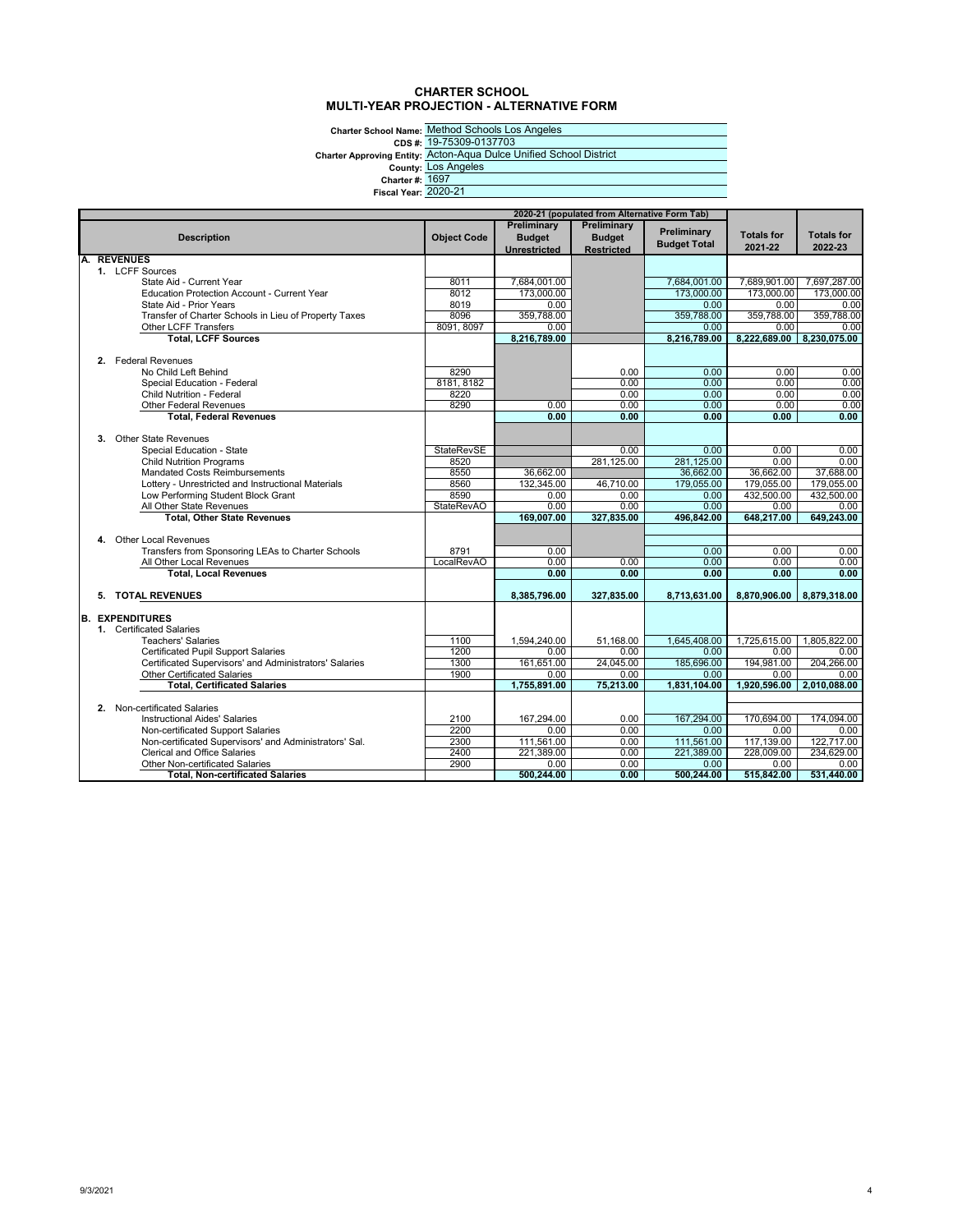|    | <b>Description</b>                                      | <b>Object Code</b> | Preliminary<br><b>Budget</b><br>Unrestricted | Preliminary<br><b>Budget</b><br><b>Restricted</b> | Preliminary<br><b>Budget Total</b> | <b>Totals for</b><br>2021-22 | <b>Totals for</b><br>2022-23 |
|----|---------------------------------------------------------|--------------------|----------------------------------------------|---------------------------------------------------|------------------------------------|------------------------------|------------------------------|
| 3. | <b>Employee Benefits</b>                                |                    |                                              |                                                   |                                    |                              |                              |
|    | <b>STRS</b>                                             | 3101-3102          | 0.00                                         | 0.00                                              | 0.00                               | 0.00                         | 0.00                         |
|    | <b>PERS</b>                                             | 3201-3202          | 0.00                                         | 0.00                                              | 0.00                               | 0.00                         | 0.00                         |
|    | OASDI / Medicare / Alternative                          | 3301-3302          | 172,594.00                                   | 5,754.00                                          | 178,348.00                         | 186,388.00                   | 194,427.00                   |
|    | Health and Welfare Benefits                             | 3401-3402          | 263,070.00                                   | 16,068.00                                         | 279.138.00                         | 272,734.00                   | 285.722.00                   |
|    | Unemployment Insurance                                  | 3501-3502          | 60,372.00                                    | 840.00                                            | 61,212.00                          | 60,808.00                    | 60,824.00                    |
|    | Workers' Compensation Insurance                         | 3601-3602          | 33,842.00                                    | 1,128.00                                          | 34,970.00                          | 51,165.00                    | 55,914.00                    |
|    | <b>Retiree Benefits</b>                                 | 3701-3702          | 0.00                                         | 0.00                                              | 0.00                               | 0.00                         | 0.00                         |
|    | PERS Reduction (for revenue limit funded schools)       | 3801-3802          | 0.00                                         | 0.00                                              | 0.00                               | 0.00                         | 0.00                         |
|    | <b>Other Employee Benefits</b>                          | 3901-3902          | 112,806.00<br>642,684.00                     | 3,761.00                                          | 116,567.00<br>670,235.00           | 121,822.00                   | 127,076.00                   |
|    | <b>Total, Employee Benefits</b>                         |                    |                                              | 27,551.00                                         |                                    | 692,917.00                   | 723,963.00                   |
| 4. | <b>Books and Supplies</b>                               |                    |                                              |                                                   |                                    |                              |                              |
|    | Approved Textbooks and Core Curricula Materials         | 4100               | 348,679.00                                   | 13,361.00                                         | 362,040.00                         | 372,901.00                   | 384,088.00                   |
|    | Books and Other Reference Materials                     | 4200               | 45,000.00                                    | 0.00                                              | 45.000.00                          | 46.350.00                    | 47.741.00                    |
|    | <b>Materials and Supplies</b>                           | 4300               | 10,041.00                                    | 46.710.00                                         | 56.751.00                          | 59,872.00                    | 63.165.00                    |
|    | Noncapitalized Equipment                                | 4400               | 72,000.00                                    | 0.00                                              | 72,000.00                          | 45,000.00                    | 47,475.00                    |
|    | Food                                                    | 4700               | 0.00                                         | 0.00                                              | 0.00                               | 0.00                         | 0.00                         |
|    | <b>Total, Books and Supplies</b>                        |                    | 475,720.00                                   | 60,071.00                                         | 535,791.00                         | 524,123.00                   | 542,469.00                   |
|    |                                                         |                    |                                              |                                                   |                                    |                              |                              |
|    | 5. Services and Other Operating Expenditures            |                    |                                              |                                                   |                                    |                              |                              |
|    | Subagreeemnts for Services                              | 5100               | 0.00                                         | 0.00                                              | 0.00                               | 0.00                         | 0.00                         |
|    | <b>Travel and Conferences</b>                           | 5200               | 42,000.00                                    | 0.00                                              | 42,000.00                          | 43,260.00                    | 44.558.00                    |
|    | Dues and Memberships                                    | 5300               | 3,600.00                                     | 0.00                                              | 3,600.00                           | 3,708.00                     | 3,819.00                     |
|    | Insurance                                               | 5400               | 15,000.00                                    | 0.00                                              | 15,000.00                          | 15,450.00                    | 15,914.00                    |
|    | Operations and Housekeeping Services                    | 5500               | 3,000.00                                     | 0.00                                              | 3.000.00                           | 3,090.00                     | 3,183.00                     |
|    | Rentals, Leases, Repairs, and Noncap. Improvements      | 5600               | 252,000.00                                   | 0.00                                              | 252,000.00                         | 332,200.00                   | 342,166.00                   |
|    | Professional/Consulting Services and Operating Expend.  | 5800               | 480,241.00                                   | 165,000.00                                        | 645,241.00                         | 702,788.00                   | 724,750.00                   |
|    | Communications                                          | 5900               | 60,600.00                                    | 0.00                                              | 60,600.00                          | 62,418.00                    | 64,291.00                    |
|    | <b>Total, Services and Other Operating Expenditures</b> |                    | 856,441.00                                   | 165,000.00                                        | 1,021,441.00                       | 1,162,914.00                 | 1,198,681.00                 |
|    |                                                         |                    |                                              |                                                   |                                    |                              |                              |
|    | 6. Capital Outlay                                       |                    |                                              |                                                   |                                    |                              |                              |
|    | (Objects 6100-6170, 6200-6500 for modified              |                    |                                              |                                                   |                                    |                              |                              |
|    | accrual basis only)                                     |                    |                                              |                                                   |                                    |                              |                              |
|    | Land and Land Improvements                              | 6100-6170          | 0.00                                         | 0.00                                              | 0.00                               | 0.00                         | 0.00                         |
|    | Buildings and Improvements of Buildings                 | 6200               | 0.00                                         | 0.00                                              | 0.00                               | 0.00                         | 0.00                         |
|    | Books and Media for New School Libraries or Major       |                    | 0.00                                         | 0.00                                              | 0.00                               | 0.00                         | 0.00                         |
|    | <b>Expansion of School Libraries</b>                    | 6300               | 0.00                                         | 0.00                                              | 0.00                               | 0.00                         | 0.00                         |
|    | Equipment                                               | 6400               | 0.00                                         | 0.00                                              | 0.00                               | 0.00                         | 0.00                         |
|    | <b>Equipment Replacement</b>                            | 6500               | 0.00                                         | 0.00                                              | 0.00                               | 0.00                         | 0.00                         |
|    | Depreciation Expense (for accrual basis only)           | 6900               | 0.00                                         | 0.00                                              | 0.00                               | 0.00                         | 0.00                         |
|    | <b>Total, Capital Outlay</b>                            |                    | 0.00                                         | 0.00                                              | 0.00                               | 0.00                         | 0.00                         |
|    |                                                         |                    |                                              |                                                   |                                    |                              |                              |
|    | 7. Other Outgo                                          |                    |                                              |                                                   |                                    |                              |                              |
|    | <b>Tuition to Other Schools</b>                         | 7110-7143          | 0.00                                         | 0.00                                              | 0.00                               | 0.00                         | 0.00                         |
|    | Transfers of Pass-Through Revenues to Other LEAs        | 7211-7213          | 0.00                                         | 0.00                                              | 0.00                               | 0.00                         | 0.00                         |
|    | Transfers of Apportionments to Other LEAs - Spec. Ed.   | 7221-7223SE        | 0.00                                         | 0.00                                              | 0.00                               | 0.00                         | 0.00                         |
|    | Transfers of Apportionments to Other LEAs - All Other   | 7221-7223AO        | 0.00                                         | 0.00                                              | 0.00                               | 0.00                         | 0.00                         |
|    | All Other Transfers                                     | 7280-7299          | 0.00                                         | 0.00                                              | 0.00                               | 0.00                         | 0.00                         |
|    | Debt Service:                                           |                    |                                              |                                                   |                                    |                              |                              |
|    | Interest                                                | 7438               | 0.00                                         | 0.00                                              | 0.00                               | 0.00                         | 0.00                         |
|    | Principal (for modified accrual basis only)             | 7439               | 0.00                                         | 0.00                                              | 0.00                               | 0.00                         | 0.00                         |
|    | Total, Other Outgo                                      |                    | 0.00                                         | 0.00                                              | 0.00                               | 0.00                         | 0.00                         |
|    |                                                         |                    |                                              |                                                   |                                    |                              |                              |
|    | 8. TOTAL EXPENDITURES                                   |                    | 4.230.980.00                                 | 327,835.00                                        | 4,558,815.00                       | 4,816,392.00                 | 5.006.641.00                 |
|    | C. EXCESS (DEFICIENCY) OF REVENUES OVER EXPEND.         |                    |                                              |                                                   |                                    |                              |                              |
|    | BEFORE OTHER FINANCING SOURCES AND USES (A5-B8)         |                    | 4,154,816.00                                 | 0.00                                              | 4,154,816.00                       | 4,054,514.00 3,872,677.00    |                              |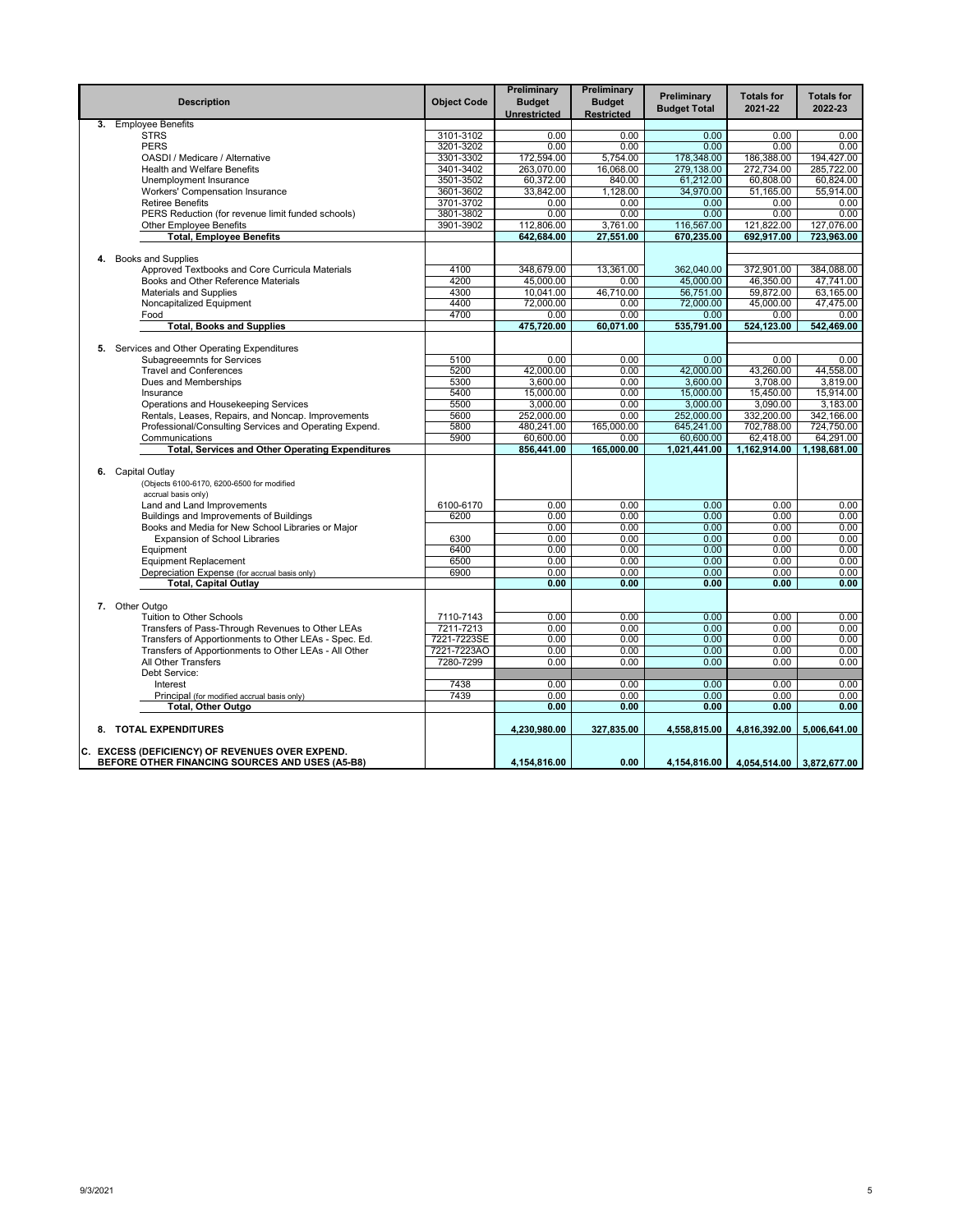|     | <b>Description</b>                                               | <b>Object Code</b> | Preliminary<br><b>Budget</b><br><b>Unrestricted</b> | Preliminary<br><b>Budget</b><br><b>Restricted</b> | Preliminary<br><b>Budget Total</b> | <b>Totals for</b><br>2021-22 | <b>Totals for</b><br>2022-23 |
|-----|------------------------------------------------------------------|--------------------|-----------------------------------------------------|---------------------------------------------------|------------------------------------|------------------------------|------------------------------|
| D.  | <b>OTHER FINANCING SOURCES / USES</b>                            |                    |                                                     |                                                   |                                    |                              |                              |
|     | Other Sources                                                    | 8930-8979          | 0.00                                                | 0.00                                              | 0.00                               | 0.00                         | 0.00                         |
|     | Less: Other Uses                                                 | 7630-7699          | 0.00                                                | 0.00                                              | 0.00                               | 0.00                         | 0.00                         |
|     | Contributions Between Unrestricted and Restricted Accounts<br>3. |                    |                                                     |                                                   |                                    |                              |                              |
|     | (must net to zero)                                               | 8980-8999          | 0.00                                                | 0.00                                              | 0.00                               | 0.00                         | 0.00                         |
|     | TOTAL OTHER FINANCING SOURCES / USES<br>4.                       |                    | 0.00                                                | 0.00                                              | 0.00                               | 0.00                         | 0.00                         |
| E.  | NET INCREASE (DECREASE) IN FUND BALANCE (C + D4)                 |                    | 4,154,816.00                                        | 0.00                                              | 4,154,816.00                       | 4,054,514.00                 | 3,872,677.00                 |
|     |                                                                  |                    |                                                     |                                                   |                                    |                              |                              |
| IF. | <b>FUND BALANCE, RESERVES</b>                                    |                    |                                                     |                                                   |                                    |                              |                              |
|     | <b>Beginning Fund Balance</b>                                    |                    | 0.00                                                | 0.00                                              |                                    |                              |                              |
|     | As of July 1<br>a.                                               | 9791               | 5, 157, 511.43                                      | 0.00                                              | 5, 157, 511.43                     | 9,312,327.43                 | ###########                  |
|     | Adjustments/Restatements to Beginning Balance<br>b.              | 9793, 9795         | 0.00                                                | 0.00                                              | 0.00                               | 0.00                         | 0.00                         |
|     | Adjusted Beginning Balance<br>C.                                 |                    | 5, 157, 511.43                                      | 0.00                                              | 5, 157, 511. 43                    | 9,312,327.43                 | ###########                  |
|     | Ending Fund Balance, Oct 31 (E + F.1.c.)<br>2.                   |                    | 9,312,327.43                                        | 0.00                                              | 9.312.327.43                       | 13,366,841.43                |                              |
|     | Components of Ending Fund Balance:                               |                    |                                                     |                                                   |                                    |                              |                              |
|     | Reserve for Revolving Cash (equals object 9130)                  | 9711               | 0.00                                                | 0.00                                              | 0.00                               | 0.00                         | 0.00                         |
|     | Reserve for Stores (equals object 9320)                          | 9712               | 0.00                                                | 0.00                                              | 0.00                               | 0.00                         | 0.00                         |
|     | Reserve for Prepaid Expenditures (equals object 9330)            | 9713               | 0.00                                                | 0.00                                              | 0.00                               | 0.00                         | 0.00                         |
|     | All Others                                                       | 9719               | 0.00                                                | 0.00                                              | 0.00                               | 0.00                         | 0.00                         |
|     | <b>Legally Restricted Balance</b>                                | 9740               |                                                     | 0.00                                              | 0.00                               | 0.00                         | 0.00                         |
|     | Designated for Economic Uncertainties                            | 9770               | 126,929.40                                          |                                                   | 126,929.40                         | 144,491.76                   | 150,199.23                   |
|     | <b>Other Designations</b>                                        | 9775, 9780         | 0.00                                                | 0.00                                              | 0.00                               | 0.00                         | 0.00                         |
|     | Net Investment in Capital Assests (Accrual Basis Only)           | 9796               | 0.00                                                | 0.00                                              | 0.00                               | 0.00                         | 0.00                         |
|     | Undesignated / Unappropriated Amount                             | 9790               | 9,185,398.03                                        | 0.00                                              | 9,185,398.03                       | 13,222,349.67                | ############                 |